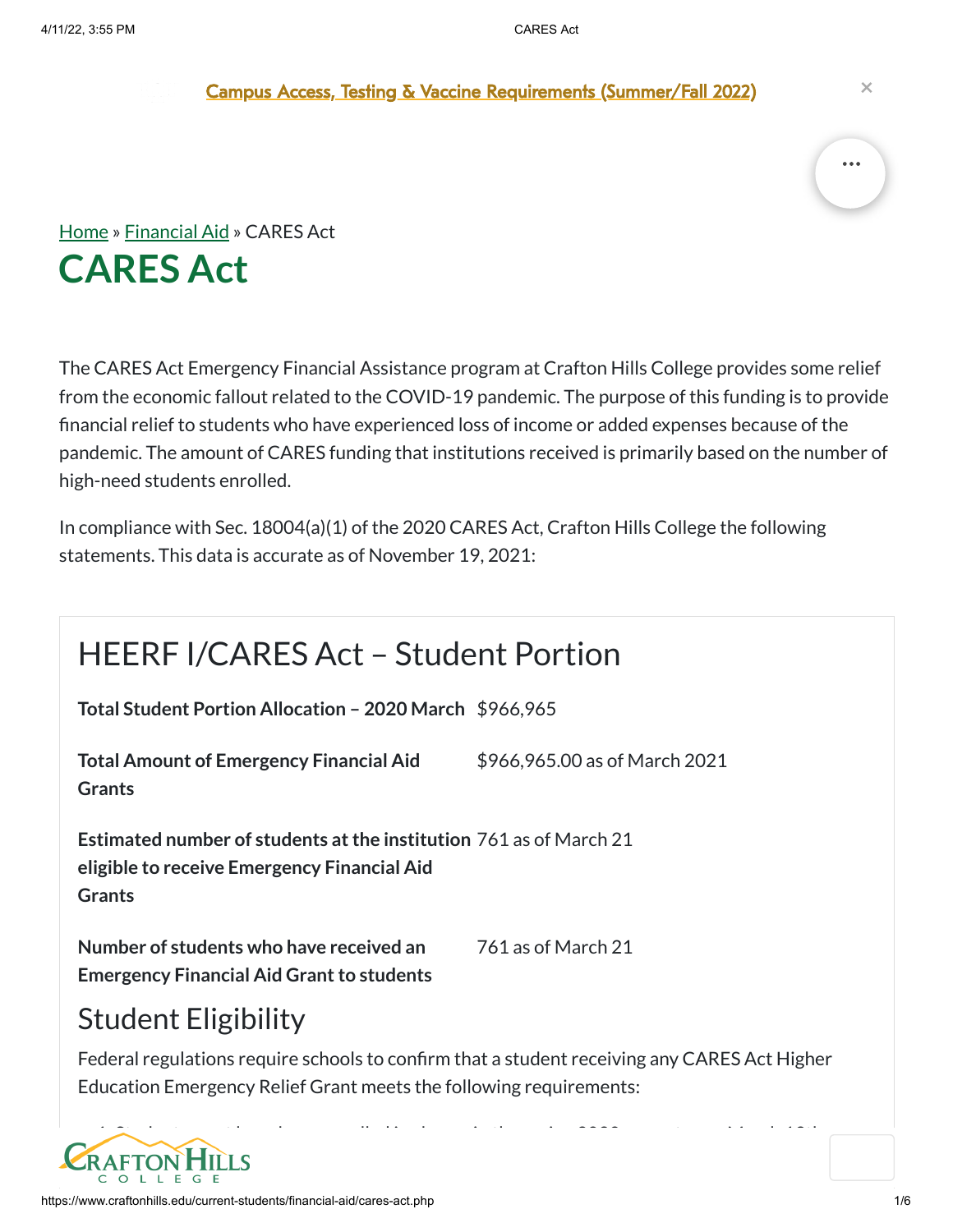- 2. Students must be eligible to receive federal financial aid and must:
	- Be a US Citizen or an eligible non-citizen
	- Have a valid Social Security number
	- $\circ$  Registered with the Selective Service, if you are a male (you must register between the ages of 18 and 25)
	- Not be in default on a federal student loan
	- Not owe money on a federal student grant
	- Have a cumulative grade point average (GPA) of 2.00 or higher and 67% completion rate
	- Have a high school diploma or GED
	- Be enrolled in a Programs leading to a degree or certificate Student Selection/ Methodology: Federal Regulations determine criteria by the research department to identify eligible.

# HEERF II/CRRSSA – Student Portion

| <b>Total Student Portion Allocation - January</b><br>2021                                                                   | \$966,965                 |
|-----------------------------------------------------------------------------------------------------------------------------|---------------------------|
| <b>Total Amount of Emergency Financial Aid</b><br><b>Grants</b>                                                             | \$966,965.00 As of 4/5/21 |
| <b>Estimated number of students at the institution 1595</b><br>eligible to receive Emergency Financial Aid<br><b>Grants</b> |                           |
| Number of students who have received an<br><b>Emergency Financial Aid Grant to students</b>                                 | 1541                      |
|                                                                                                                             |                           |

## Student Eligibility

Federal regulations require schools to confirm that a student receiving any CARES Act Higher Education Emergency Relief Grant meets the following requirements:

- 1. Students must have been enrolled in classes in the spring 2021 semester.
- 2. Students must be eligible to receive financial aid and must:
	- Have a Dream Application or FAFSA or California Promise Grant Application (BOG)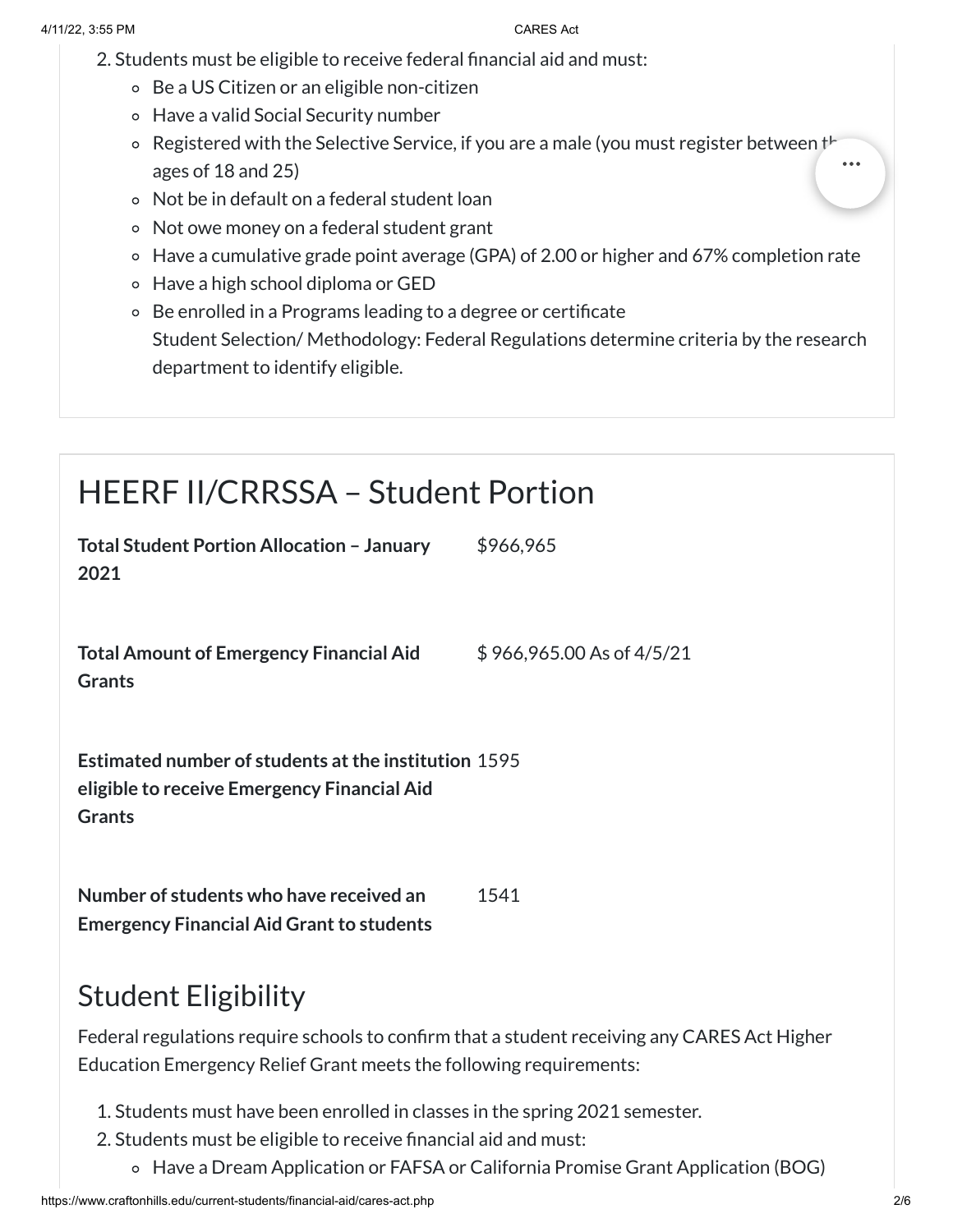Having the above demonstrated Financial Aid need.

Student Selection/ Methodology: Federal Regulations determine criteria by the research department to identify eligible.

# HEERF III/America Rescue Plan – Student Portion

**Total Student Portion Allocation – March 2021** \$3,695,000

**Total Amount of Emergency Financial Aid Grants** \$1,972,250.00 As of 3/31/21

**Number of students atthe institution eligible to** 2809 **receive Emergency Financial Aid Grants**

**Number of students who have received an Emergency Financial Aid Grant to students** 2792

## Student Eligibility

Students receiving CARES Act Higher Education Emergency Relief Grant meet the following requirements:

To be eligible a student should meet the following requirements:

- Have a current home location of "CHC"
- They have to be currently enrolled in at least one course in Spring 2022
- They need to have a 2.0 GPA in one of the three prior terms of enrollment (Spring 2021, Summer 2021, Fall 2021 ) OR they have to be a first time student in Spring 2022

Assuming they met this criteria, then this is how they were prioritized

- Priority 1: Students that are Pell recipients with an EFC of "0.00"
- Priority 2: Students that are CCCPG Recipients
- Priority 3: They do not priority 1 or 2 but do have sufficient academic performance (meeting those GPA requirements I mentioned above)

Student Selection/ Methodology: Federal Regulations determine criteria by the research department to identify eligible.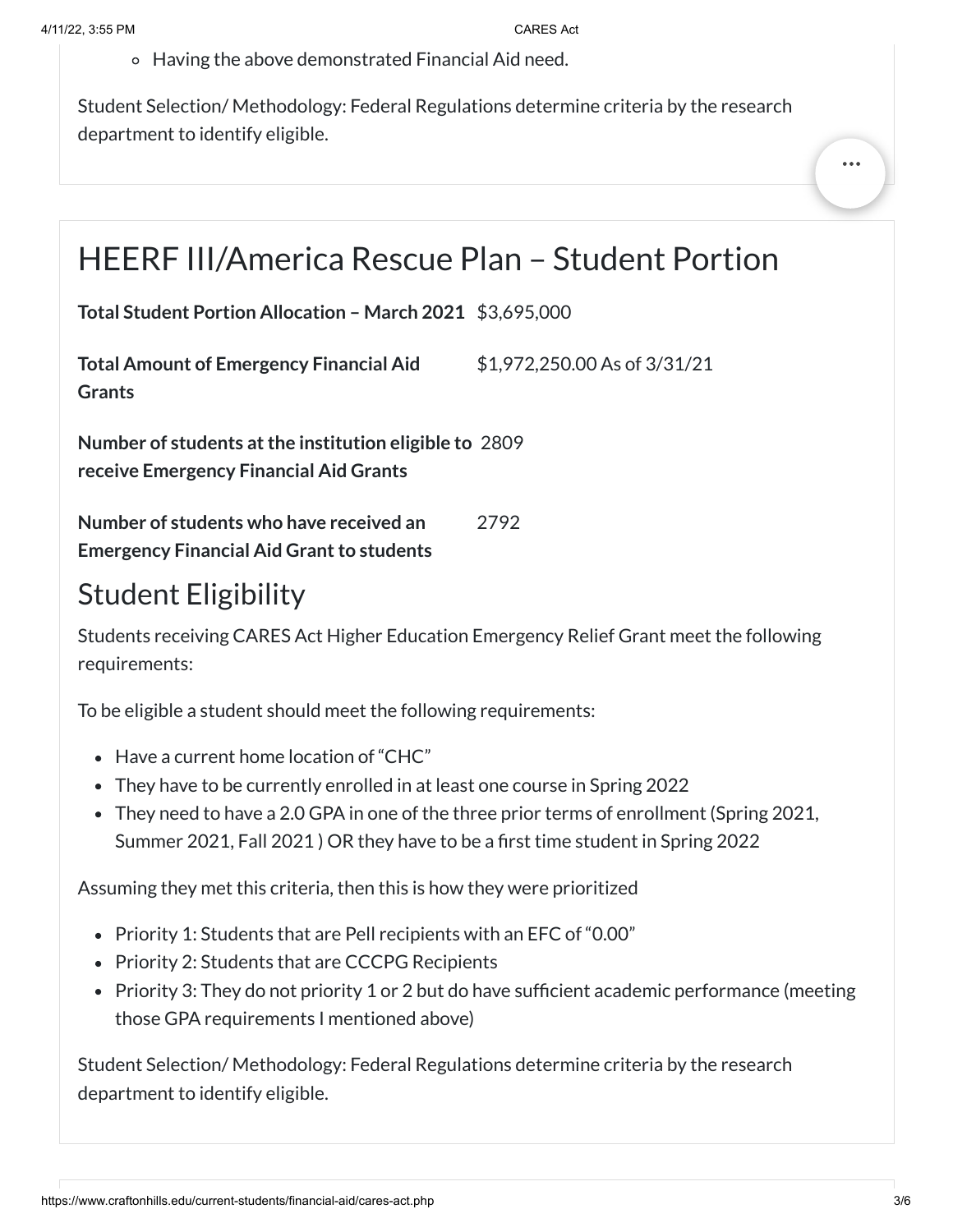# Institutional Portion

| Report                                                                                       | <b>Posted Date to Website</b> |  |
|----------------------------------------------------------------------------------------------|-------------------------------|--|
| Period Ending 9/30/20 Quarterly Budget and<br><b>Expenditure Reporting (pdf)</b>             | 2/4/21                        |  |
| Period Ending 12/31/20 Quarterly Budget and<br><b>Expenditure Reporting (pdf)</b>            | 2/2/21                        |  |
| Period Ending 3/31/21 Quarterly Budget and<br><b>Expenditure Reporting (pdf)</b>             | 4/30/21                       |  |
| Period Ending 6/30/21 Quarterly Budget and<br><b>Expenditure Reporting (pdf)</b>             | 9/22/21                       |  |
| Period Ending 9/30/21 Quarterly Budget and<br><b>Expenditure Reporting (pdf)</b>             | 10/12/21                      |  |
| Period Ending 9/30/21 Quarterly Budget and<br><b>Expenditure Reporting (pdf)</b>             | 1/10/22                       |  |
| Period Ending 12/31/21 Quarterly Budget and<br><b>Expenditure Reporting (pdf)</b>            | 1/10/22                       |  |
| Corrected, Period Ending 12/31/21 Quarterly<br><b>Budget and Expenditure Reporting (pdf)</b> | 4/11/22                       |  |
| Period Ending 3/31/22 Quarterly Budget and<br><b>Expenditure Reporting (pdf)</b>             | 4/11/22                       |  |
|                                                                                              |                               |  |

# Update Archive

- $\cdot$  [04/11/22](https://www.craftonhills.edu/current-students/financial-aid/documents/cares-act-page-4-11-22.pdf) (pdf)
- $-04/04/22$  $-04/04/22$  (pdf)
- $\cdot$  [01/10/22](https://www.craftonhills.edu/current-students/financial-aid/documents/cares-act-page-01-10-22.pdf) (pdf)
- $\cdot$  [12/21/21](https://www.craftonhills.edu/current-students/financial-aid/documents/cares-act-page-12-21-21.pdf) (pdf)
- $\cdot$  [12/13/21](https://www.craftonhills.edu/current-students/financial-aid/documents/cares-act-page-12-13-21.pdf) (pdf)
- $\cdot$   $11/19/21$  (pdf)
- $\cdot$  [10/12/21](https://www.craftonhills.edu/current-students/financial-aid/documents/cares-act-page-10-12-21.pdf) (pdf)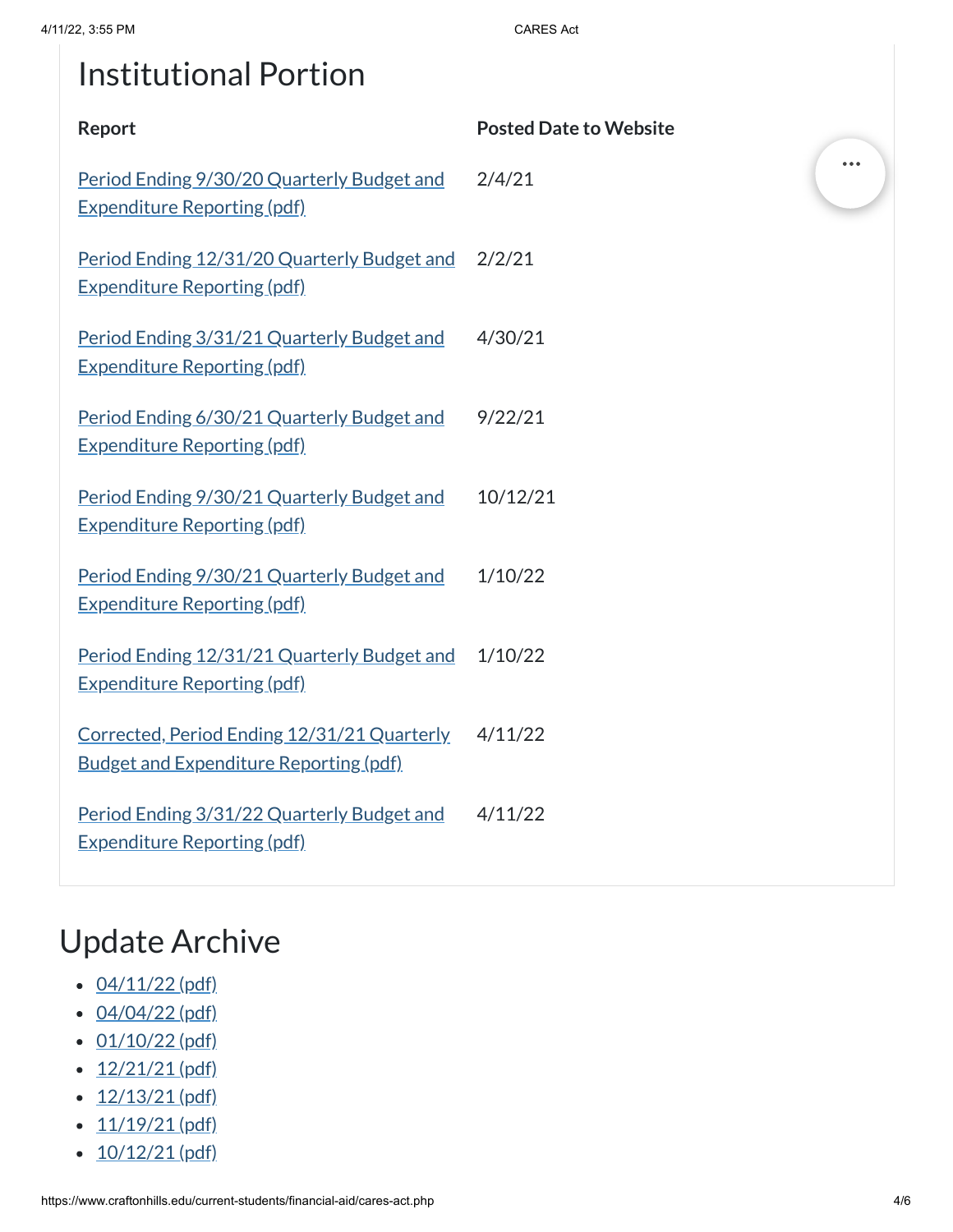- $\cdot$  [09/22/21](https://www.craftonhills.edu/current-students/financial-aid/documents/cares-act-page-9-22-21.pdf) (pdf)
- [08/23/21](https://www.craftonhills.edu/current-students/financial-aid/documents/cares-act-page-8-23-21.pdf) (pdf)
- [04/30/21](https://www.craftonhills.edu/current-students/financial-aid/documents/casres-act-page-4-30-21.pdf) (pdf)
- 
- $\cdot$  [02/04/21](https://www.craftonhills.edu/current-students/financial-aid/documents/cares-act-page-2-4-21.pdf) (pdf)
- $\cdot$  [02/02/21](https://www.craftonhills.edu/current-students/financial-aid/documents/cares-act-page-2-2-21.pdf) (pdf)
- $\cdot$  [01/13/21](https://www.craftonhills.edu/current-students/financial-aid/documents/cares-act-page-1-13-21.pdf) (pdf)
- $\cdot$  [10/29/20](https://www.craftonhills.edu/current-students/financial-aid/documents/cares-act-page-10-29-20.pdf) (pdf)
- $\cdot$  [08/06/20](https://www.craftonhills.edu/current-students/financial-aid/documents/casre-act-page-8-6-20.pdf) (pdf)
- $\cdot$  [07/07/20](https://www.craftonhills.edu/current-students/financial-aid/documents/cares-act-page-7-7-20.pdf) (pdf)
- [06/30/20](https://www.craftonhills.edu/current-students/financial-aid/documents/cares-act-page-6-30-20.pdf) (pdf)
- [06/23/20](https://www.craftonhills.edu/current-students/financial-aid/documents/cares-act-page-6-23-20.pdf) (pdf)



Website Updated: 4/11/22

### **[Financial](https://www.craftonhills.edu/current-students/financial-aid/index.php) Aid**

| <b>Online Services</b>                                  |
|---------------------------------------------------------|
| <b>CARES Act</b>                                        |
| <b>Apply for Financial Aid</b>                          |
| <b>California Dream Act</b>                             |
| CA Promise Grant Fee Waiver (BOG) Changes               |
| <b>CA Promise Grant Fee Waiver (BOG)</b>                |
| 2021-2022 CA Promise Grant Fee Waiver (BOG) Application |
| Scholarships                                            |
| <b>Financial Literacy</b>                               |
| Which Financial Aid Program is for Me?                  |
| <b>Satisfactory Academic Progress</b>                   |
| <b>Return of Title IV Funds</b>                         |
| <b>Student Rights and Responsibilities (pdf)</b>        |
| <b>GPA</b>                                              |
| <b>BankMobile Disbursements</b>                         |
| Student Financial Aid Handbook (pdf)                    |